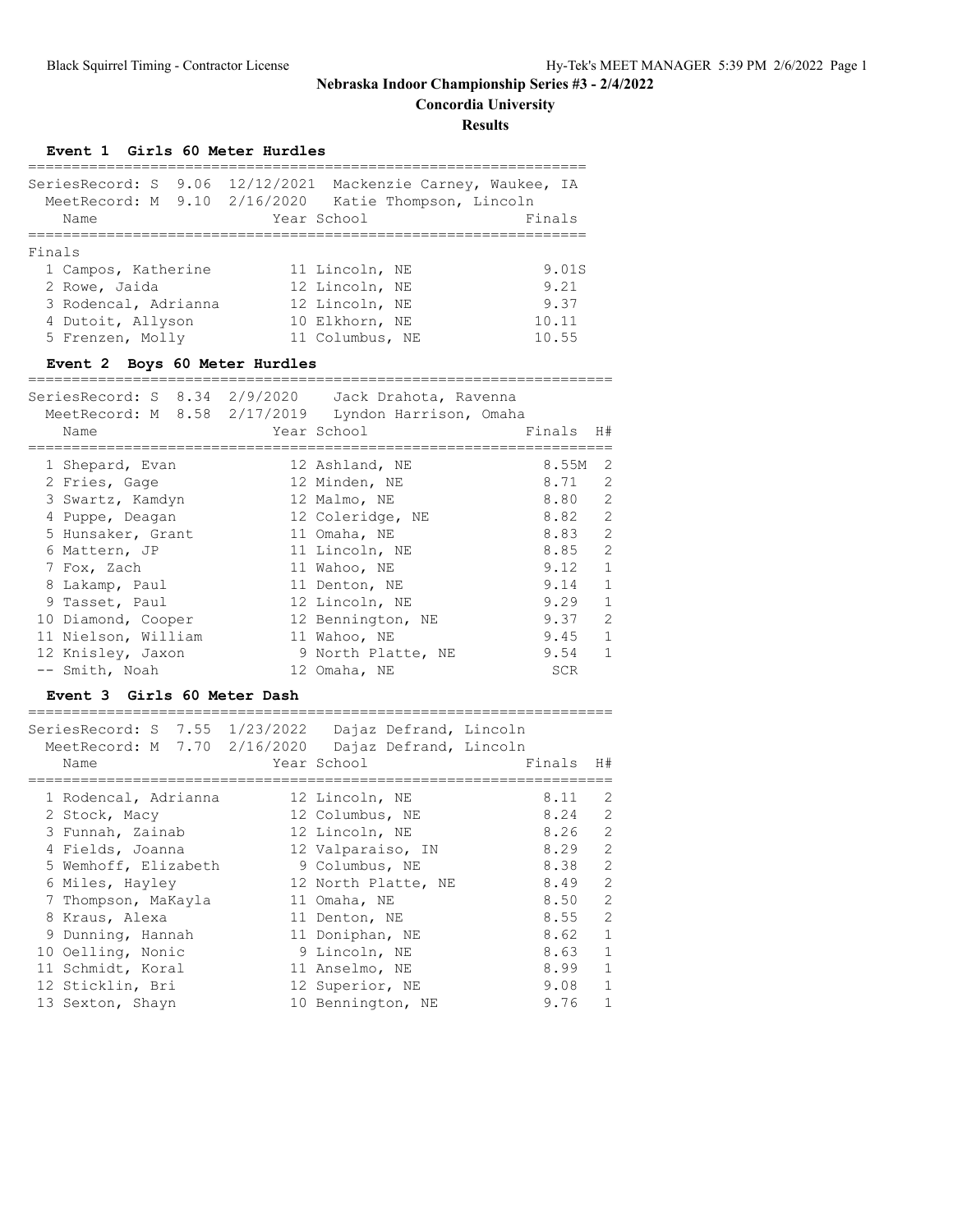**Concordia University**

**Results**

#### **Event 4 Boys 60 Meter Dash**

|                                                                                |                                       | ==============              |                |         |
|--------------------------------------------------------------------------------|---------------------------------------|-----------------------------|----------------|---------|
| SeriesRecord: S 7.04 1/23/2022 Ty Dingman, Omaha                               |                                       |                             |                |         |
| MeetRecord: M 7.22 2/16/2020 Cooper Cox, Ankeny, IA                            |                                       |                             |                |         |
| Name                                                                           | Year School                           | Finals                      | H#             |         |
|                                                                                |                                       |                             |                |         |
| 1 Ozenbaugh, Trevor                                                            | 12 Hallam, NE                         | 7.19M                       | 3              |         |
| 2 Steinke, Gage                                                                | 12 Grand Island, NE                   | 7.22M                       | 3              |         |
| 3 Stamps, Asher                                                                | 11 Lincoln, NE                        | 7.27                        | 3              |         |
|                                                                                |                                       |                             |                |         |
| 4 Swartz, Kamdyn                                                               | 12 Malmo, NE                          | 7.32                        | 3              |         |
| 5 Sherman, Waylon                                                              | 12 Wahoo, NE                          | 7.39                        | $\mathcal{S}$  |         |
| 6 Ortiz, Antonio                                                               | 11 Crete, NE                          | 7.43                        | $\mathbf{2}$   |         |
| 7 Knisley, Jaxon                                                               | 9 North Platte, NE                    | 7.48                        | 2              |         |
| 8 Shortridge, Khyler                                                           | 12 Columbus, NE                       | 7.51                        | $\mathcal{S}$  |         |
| 9 Taffa, KJ                                                                    | 10 Bennington, NE                     | 7.66                        | $\mathbf{1}$   |         |
| 10 Martin, Markus                                                              | 12 Laurel, NE                         | 7.71                        |                | 2 7.705 |
| 11 Willey, Michael                                                             | 11 Crete, NE                          | 7.71                        |                | 1 7.710 |
| 12 Brooks, Caden                                                               | 10 Seward, NE                         | 7.74                        | 1              |         |
| 13 Ekstein, Gavin                                                              | 12 Hardy, NE                          | 7.75                        | 2              |         |
| 14 Sexton, Parker                                                              | 10 Bennington, NE                     | 7.81                        | 3              |         |
| 15 Colgrove, Matt                                                              | 12 Hardy, NE                          | 7.95                        | 2              |         |
| 16 McFarland, Levi                                                             | 12 Bennington, NE                     | 8.26                        | 2              |         |
| -- Janssen, Simon                                                              | 12 Columbus, NE                       | DNS                         | 3              |         |
| -- Smith, Noah                                                                 | 12 Omaha, NE                          | SCR                         |                |         |
| -- Miller, Dane                                                                | 12 Hardy, NE                          | SCR                         |                |         |
|                                                                                |                                       |                             |                |         |
| Event 5 Girls 200 Meter Dash                                                   |                                       |                             |                |         |
|                                                                                |                                       |                             |                |         |
|                                                                                |                                       |                             |                |         |
| SeriesRecord: S 25.24 1/23/2022 Dajaz Defrand, Lincoln                         |                                       |                             |                |         |
| MeetRecord: M 25.65 2/16/2020 Dajaz Defrand, Lincoln                           |                                       |                             |                |         |
| Name                                                                           | Year School                           | Finals                      | H#             |         |
|                                                                                |                                       |                             |                |         |
| 1 Wemhoff, Elizabeth                                                           | 9 Columbus, NE                        | 27.27                       | 3              |         |
| 2 Funnah, Zainab                                                               | 12 Lincoln, NE                        | 27.36                       | $\mathbf{2}$   |         |
| 3 Thompson, MaKayla                                                            | 11 Omaha, NE                          | 27.49                       | $\overline{c}$ |         |
| 4 Stock, Macy                                                                  | 12 Columbus, NE                       | 28.01                       | $\mathcal{S}$  |         |
| 5 Wood, Taylor                                                                 | 11 Lincoln, NE                        | 28.19                       | 3              |         |
| 6 Kraus, Alexa                                                                 | 11 Denton, NE                         | 28.38                       | 1              |         |
| 7 Oelling, Nonic                                                               | 9 Lincoln, NE                         | 28.57                       | $\mathsf 3$    |         |
| 8 Schmidt, Koral                                                               | 11 Anselmo, NE                        | 29.98                       | $\mathbf{1}$   |         |
| 9 Frenzen, Molly                                                               | 11 Columbus, NE                       | 30.01                       | $\overline{c}$ |         |
| 10 Wehrbein, Lauren                                                            | 12 Plattsmouth, NE                    | 30.10                       | $\mathbf{1}$   |         |
|                                                                                |                                       |                             | $\mathbf{2}$   |         |
| 11 Rempel, Sadie                                                               | 11 Nelson, NE                         | 30.64<br>30.75              | 1              |         |
| 12 Sticklin, Bri                                                               | 12 Superior, NE                       |                             |                |         |
| Boys 200 Meter Dash<br><b>Event 6</b><br>_____________________________________ |                                       | =========================== |                |         |
|                                                                                |                                       |                             |                |         |
| SeriesRecord: S 22.66 2/9/2019                                                 | Miko Maessner, Kearney                |                             |                |         |
| MeetRecord: M 23.49 2/17/2020<br>Name                                          | Joshua Ronnau, Hickman<br>Year School | Finals                      | H#             |         |
|                                                                                |                                       |                             |                |         |
| 1 Ozenbaugh, Trevor                                                            | 12 Hallam, NE                         | 23.92                       | 4              |         |

 3 Shortridge, Khyler 12 Columbus, NE 24.12 4 4 Steinke, Gage 12 Grand Island, NE 24.25 4 5 Ortiz, Antonio 11 Crete, NE 24.43 2 6 Sherman, Waylon 12 Wahoo, NE 24.51 4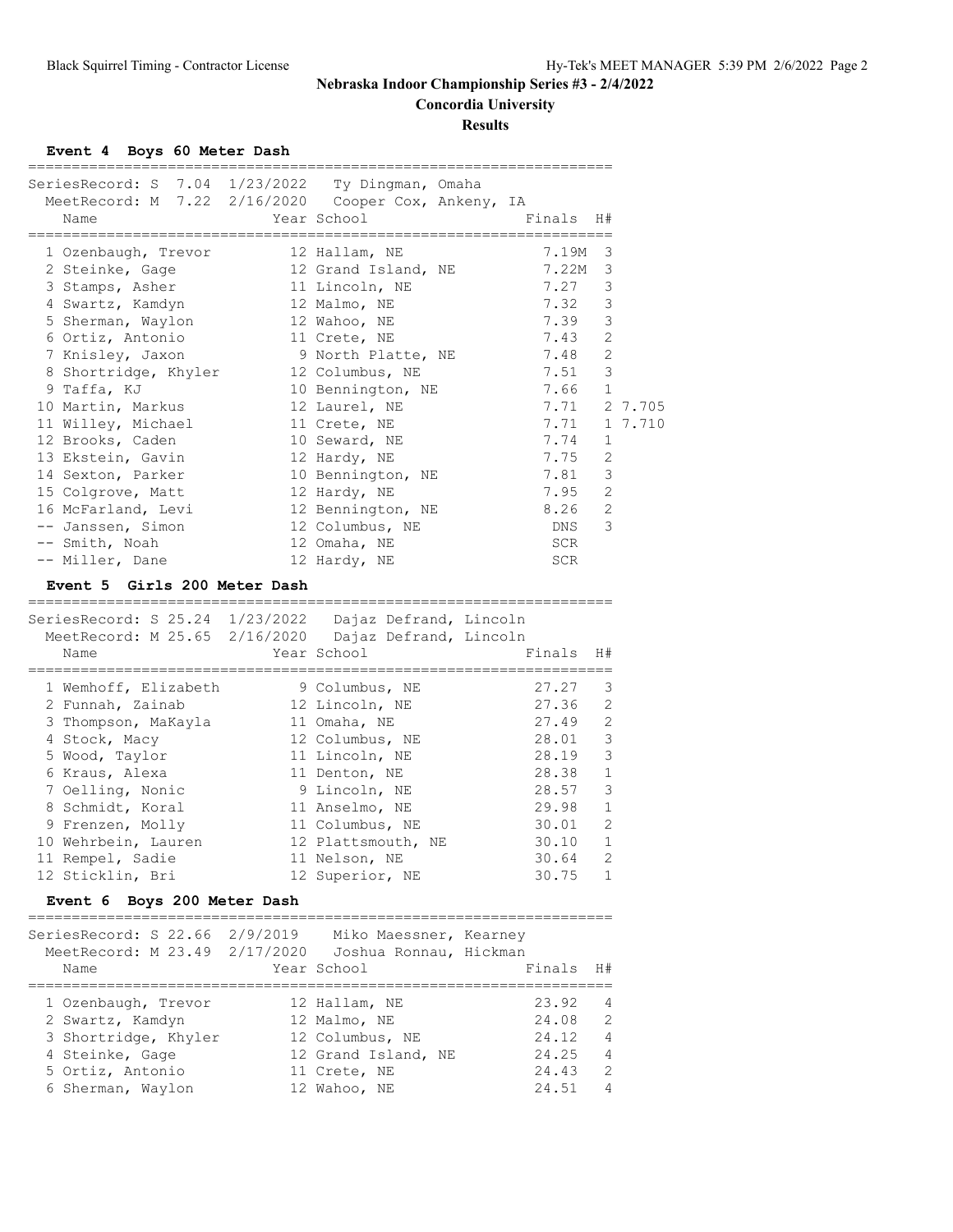**Concordia University**

**Results**

# **....Event 6 Boys 200 Meter Dash**

| 7 Ekstein, Gavin   | 12 Hardy, NE      | 25.07      | -2 |
|--------------------|-------------------|------------|----|
|                    |                   |            |    |
| 8 Willey, Michael  | 11 Crete, NE      | 25.73      | -3 |
| 9 Alarcon, Miquel  | 11 Crete, NE      | 25.91      | 1  |
| 10 Jenkins, Zion   | 10 Lincoln, NE    | 26.07      | 1  |
| 11 Sexton, Parker  | 10 Bennington, NE | 26.15      | -2 |
| 12 Else, Easton    | 10 Seward, NE     | 26.16      | -3 |
| -- McFarland, Levi | 12 Bennington, NE | DNS        | 1  |
| -- Fries, Gage     | 12 Minden, NE     | <b>DNS</b> | 3  |
| -- Dingman, Ty     | 11 Omaha, NE      | <b>DNS</b> | 3  |
|                    |                   |            |    |

## **Event 7 Girls 400 Meter Dash**

| SeriesRecord: S 1:00.18<br>MeetRecord: M 1:01.86 2/16/2020<br>Name | 12/12/2021<br>Morgan Engels, Ames, IA<br>Sakoya Johnson, St. Charles<br>Year School | Finals     |
|--------------------------------------------------------------------|-------------------------------------------------------------------------------------|------------|
|                                                                    |                                                                                     |            |
| 1 Campos, Katherine                                                | 11 Lincoln, NE                                                                      | 1:00.69M   |
| 27.963 (27.963)                                                    | $1:00.687$ (32.724)                                                                 |            |
| 2 Wehrbein, Lauren                                                 | 12 Plattsmouth, NE                                                                  | 1:08.42    |
| 31.754 (31.754)                                                    | $1:08.412$ $(36.658)$                                                               |            |
| 3 Thompson, MaKayla                                                | 11 Omaha, NE                                                                        | 1:11.09    |
| 31.539 (31.539)                                                    | $1:11.081$ (39.542)                                                                 |            |
| -- Dalton, Vivian                                                  | Unattached                                                                          | DNS        |
| -- Wood, Taylor                                                    | 11 Lincoln, NE                                                                      | <b>DNS</b> |

## **Event 8 Boys 400 Meter Dash**

| SeriesRecord: S 51.30 2/17/2019 Wes Ferguson, Fremont       |                                                                                                      |         |                |
|-------------------------------------------------------------|------------------------------------------------------------------------------------------------------|---------|----------------|
| MeetRecord: M 51.30 2/17/2019 Wes Ferguson, Fremont<br>Name | Year School in the School and the School and the School and the School and the School and the School | Finals  | H#             |
| 1 Diamond, Cooper<br>24.920 (24.920)                        | 12 Bennington, NE<br>53.257 (28.337)                                                                 | 53.26   | 2              |
| 2 Pittman, Zachary<br>25.447 (25.447)                       | 12 Martell, NE<br>53.373 (27.926)                                                                    | 53.38   | $\mathbf{1}$   |
| 3 Miles, Gabe<br>24.277 (24.277)                            | 11 Lincoln, NE<br>53.827 (29.550)                                                                    | 53.83   | 2              |
| 4 Mattern, JP<br>26.087 (26.087)                            | 11 Lincoln, NE<br>54.640 (28.553)                                                                    | 54.64   | $\overline{2}$ |
| 5 Madsen, Austin<br>25.305(25.305)                          | 12 Lincoln, NE<br>55.731 (30.426)                                                                    | 55.74   | 2              |
| 6 Martin, Markus<br>26.576 (26.576)                         | 12 Laurel, NE<br>56.276 (29.700)                                                                     | 56.28   | $\overline{2}$ |
| 7 Else, Easton<br>26.707 (26.707)                           | 10 Seward, NE<br>57.630 (30.923)                                                                     | 57.63   | $\overline{2}$ |
| 8 Jenkins, Zion<br>26.552 (26.552)                          | 10 Lincoln, NE<br>57.746 (31.194)                                                                    | 57.75   | $\mathbf{1}$   |
| 9 McLain, Blake<br>25.199 (25.199)                          | 11 Lincoln, NE<br>58.256 (33.057)                                                                    | 58.26   | $\mathbf{1}$   |
| 10 Alarcon, Miquel<br>26.286 (26.286)                       | 11 Crete, NE<br>59.545 (33.259)                                                                      | 59.55   | $\mathbf{1}$   |
| 11 Ashcraft, Dalton<br>27.627 (27.627)                      | 12 Holton, KS<br>$1:02.278$ $(34.651)$                                                               | 1:02.28 | $\mathbf{1}$   |
| 12 McFarland, Levi<br>26.265 (26.265)                       | 12 Bennington, NE<br>1:03.131(36.866)                                                                | 1:03.14 | $\mathbf{1}$   |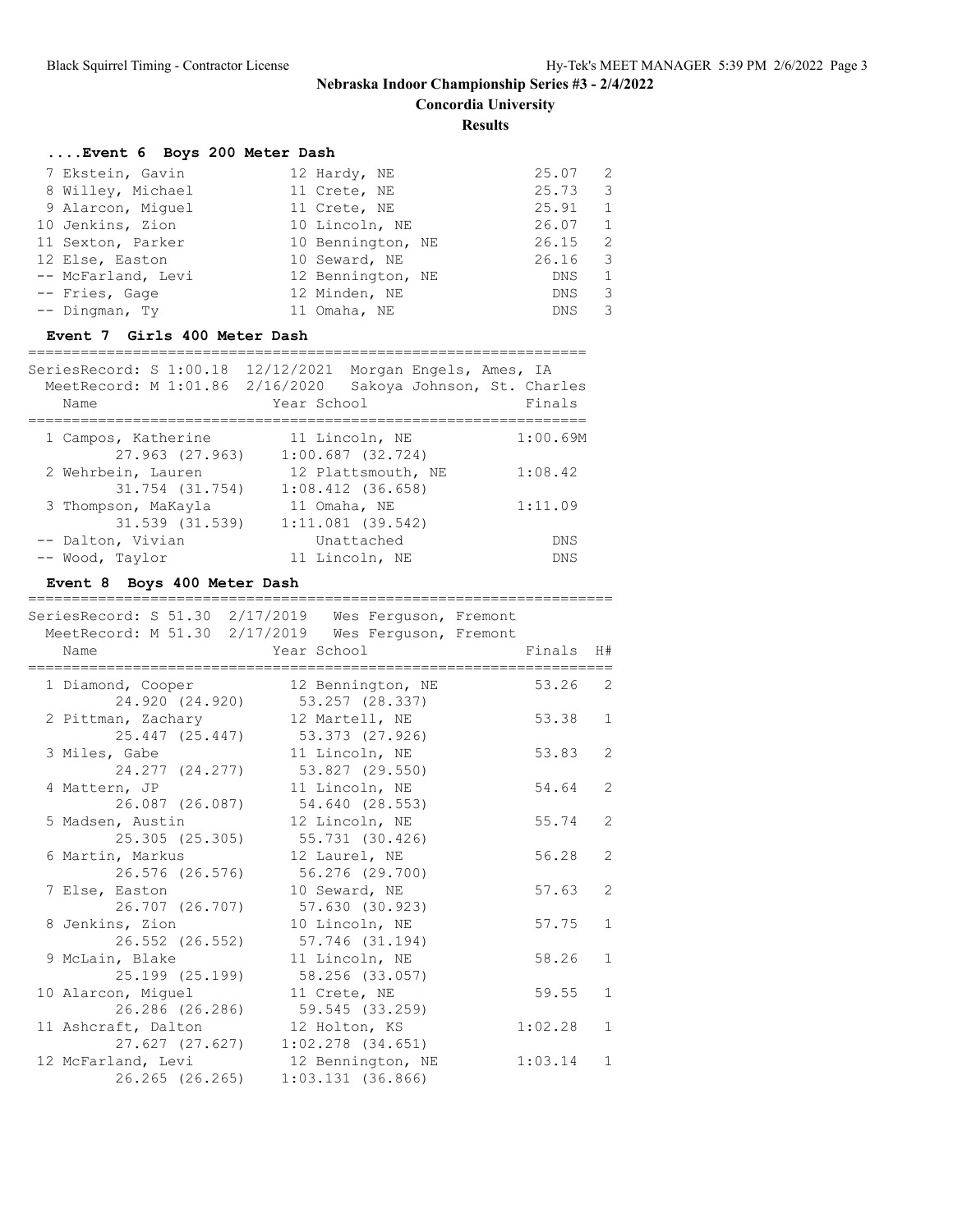**Concordia University**

**Results**

**Event 9 Girls 800 Meter Run**

| SeriesRecord: S 2:19.09 2/16/2020<br>MeetRecord: M 2:19.09 2/16/2020<br>Name | Berlyn Schutz, Lincoln<br>Beryln Schutz, Lincoln<br>Year School | Finals                |
|------------------------------------------------------------------------------|-----------------------------------------------------------------|-----------------------|
| 1 Wissing, Jordyn                                                            | 10 Lincoln, NE                                                  | 2:28.92               |
| 35.407 (35.407)                                                              | $1:12.554$ (37.147)                                             | 1:51.430(38.876)      |
| 2 Hartley, Mayson                                                            | 11 Clarinda, IA                                                 | 2:35.55               |
| 35.973 (35.973)                                                              | 1:14.920(38.947)                                                | $1:57.189$ (42.269)   |
| 3 Johnson, Addison                                                           | 10 Columbus, NE                                                 | 2:35.64               |
| 35.032 (35.032)                                                              | $1:12.818$ (37.786)                                             | $1:53.696$ (40.878)   |
| 4 Travis, Brianne                                                            | 11 Lincoln, NE                                                  | 2:44.44               |
| 36.413 (36.413)                                                              | $1:16.793$ (40.380)                                             | $2:00.464$ $(43.671)$ |
| 5 Stone, Kendall                                                             | 11 Omaha, NE                                                    | 3:11.27               |
| 38.630 (38.630)                                                              | $1:24.638$ $(46.008)$                                           | 2:17.796 (53.158)     |

**Event 10 Boys 800 Meter Run**

================================================================ SeriesRecord: S 1:59.41 2/16/2020 Daniel Romary, Lincoln MeetRecord: M 1:59.41 2/16/2020 Daniel Romary, Lincoln Name **Year School** Finals ================================================================ 1 Dalton, James 12 Lincoln, NE 2:07.69 27.496 (27.496) 57.847 (30.351) 1:31.956 (34.109) 2:07.685 (35.729) 2 Wasserman, Grant 12 Lincoln, NE 2:07.80 31.671 (31.671) 1:05.050 (33.379) 1:38.130 (33.080) 2:07.796 (29.666) 3 Cooper, Tanner 12 Firth, NE 2:12.25 31.155 (31.155) 1:04.634 (33.479) 1:41.573 (36.939) 2:12.250 (30.677) 4 Fisher, Dahlton 10 Tecumseh, NE 2:12.60 27.943 (27.943) 1:00.140 (32.197) 1:37.173 (37.033) 2:12.595 (35.422) 5 Steuter, Lucas 11 Walton, NE 2:13.70 31.360 (31.360) 1:04.843 (33.483) 1:40.682 (35.839) 2:13.698 (33.016) 6 Hughes, Ashton 11 Papillion, NE 2:14.86 32.957 (32.957) 1:06.568 (33.611) 1:41.417 (34.849) 2:14.860 (33.443) 7 Talero, Sam 11 Martell, NE 2:17.67 33.438 (33.438) 1:08.325 (34.887) 1:43.721 (35.396) 2:17.662 (33.941) 8 Bitker, Josiah 8 Lincoln, NE 2:18.26 32.626 (32.626) 1:06.408 (33.782) 1:42.640 (36.232) 2:18.258 (35.618) 9 Opp, Hudson 12 Lincoln, NE 2:19.46 31.697 (31.697) 1:04.444 (32.747) 1:42.169 (37.725) 2:19.454 (37.285) 10 Nguyen, Jimmy 12 Lincoln, NE 2:26.14 31.455 (31.455) 1:04.873 (33.418) 1:53.469 (48.596) 2:26.135 (32.666) 11 Miller, Brett 12 Hardy, NE 2:26.71 33.863 (33.863) 1:09.331 (35.468) 1:47.918 (38.587) 2:26.701 (38.783) 12 Larson, Jacob 11 Kearney, NE 2:33.33 33.232 (33.232) 1:09.353 (36.121) 1:51.497 (42.144) 2:33.322 (41.825) 13 Schauer, Ben 10 Lincoln, NE 2:34.56 33.757 (33.757) 1:12.099 (38.342) 1:55.067 (42.968) 2:34.557 (39.490) -- Hartley, Mayson 11 Clarinda, IA 3CR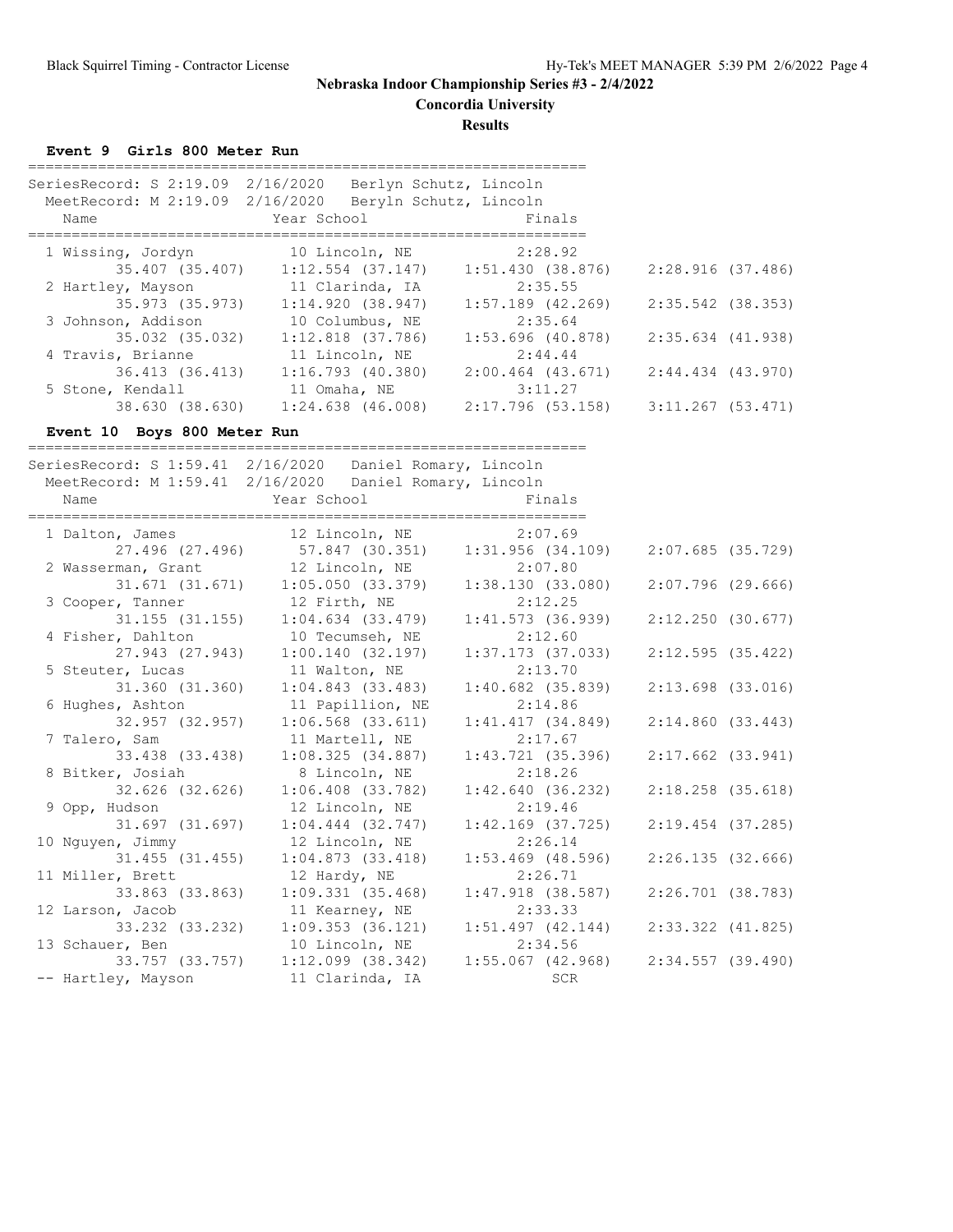**Concordia University**

**Results**

**Event 11 Girls 1600 Meter Run**

| SeriesRecord: S 5:10.70 2/17/2019 Berlyn Schutz, Lincoln<br>MeetRecord: M 5:10.70 2/17/2019 Berlyn Schutz, Lincoln |                                                                       |                                         |                       |
|--------------------------------------------------------------------------------------------------------------------|-----------------------------------------------------------------------|-----------------------------------------|-----------------------|
| Name                                                                                                               | Year School                                                           | Finals                                  |                       |
| 1 Schutz, Berlyn 11 Lincoln, NE 5:31.98                                                                            |                                                                       |                                         |                       |
|                                                                                                                    | 40.283 (40.283) 1:22.362 (42.079) 2:05.924 (43.562)                   |                                         | $2:50.098$ $(44.174)$ |
|                                                                                                                    | $3:33.160$ (43.062) $4:15.755$ (42.595) $4:56.476$ (40.721)           |                                         | $5:31.974$ (35.498)   |
| 2 Herzberg, Ella                                                                                                   | 9 Lincoln, NE                                                         | 5:37.23                                 |                       |
|                                                                                                                    |                                                                       |                                         | 2:46.975(42.962)      |
|                                                                                                                    | $3:30.421$ (43.446) $4:15.946$ (45.525)                               | 4:56.921 (40.975)                       | $5:37.227$ (40.306)   |
| 3 Hartley, Mayson                                                                                                  | 11 Clarinda, IA                                                       | 5:41.02                                 |                       |
|                                                                                                                    | 37.474 (37.474) 1:18.735 (41.261) 2:01.877 (43.142) 2:46.319 (44.442) |                                         |                       |
|                                                                                                                    | $3:30.180$ (43.861) $4:16.097$ (45.917)                               | 5:01.176 (45.079)                       | $5:41.018$ (39.842)   |
| 4 Apel, Izzy                                                                                                       | 11 Lincoln, NE                                                        | 5:41.11                                 |                       |
| 40.560 (40.560)                                                                                                    | $1:22.720$ $(42.160)$                                                 | $2:05.884$ $(43.164)$                   | 2:50.135(44.251)      |
|                                                                                                                    | $3:34.137$ (44.002) $4:19.019$ (44.882) $5:02.930$ (43.911)           |                                         | 5:41.103(38.173)      |
| 5 Zavala, Kendall                                                                                                  | 9 Firth, NE                                                           | 5:45.52                                 |                       |
|                                                                                                                    | 40.499 (40.499) 1:22.605 (42.106)                                     | $2:05.853$ (43.248) $2:50.443$ (44.590) |                       |
| $3:34.283$ $(43.840)$                                                                                              | $4:19.464$ $(45.181)$                                                 | $5:03.591$ $(44.127)$                   | 5:45.515(41.924)      |
| 6 Travis, Brianne                                                                                                  | 11 Lincoln, NE                                                        | 5:54.69                                 |                       |
|                                                                                                                    |                                                                       |                                         | 2:49.712 (44.948)     |
|                                                                                                                    | $3:34.673$ (44.961) $4:20.880$ (46.207)                               | 5:08.673 (47.793)                       | $5:54.684$ $(46.011)$ |
| 7 Tvrdy, Kat                                                                                                       | 12 Lincoln, NE                                                        | 5:56.81                                 |                       |
|                                                                                                                    | 39.752 (39.752) 1:22.502 (42.750)                                     | 2:06.833 (44.331)                       | $2:52.537$ (45.704)   |
|                                                                                                                    | $3:38.603$ (46.066) $4:26.984$ (48.381) $5:13.313$ (46.329)           |                                         | 5:56.805(43.492)      |
| 8 Stone, Kendall                                                                                                   | 11 Omaha, NE                                                          | 6:56.81                                 |                       |
|                                                                                                                    | 41.336 (41.336) 1:26.224 (44.888) 2:17.631 (51.407) 3:15.516 (57.885) |                                         |                       |
|                                                                                                                    | $4:13.483$ (57.967) 5:10.634 (57.151) 6:05.861 (55.227)               |                                         | $6:56.806$ (50.945)   |
| -- Spencer, Kenzie 10 Bennington, NE                                                                               |                                                                       | <b>DNS</b>                              |                       |
| Event 12 Boys 1600 Meter Run                                                                                       |                                                                       |                                         |                       |

#### ================================================================ SeriesRecord: S 4:19.56 12/12/2021 Jackson Mace-Maynard, Newto MeetRecord: M 4:29.38 2/16/2020 Liem Chot, Lincoln Name **Year School** Finals ================================================================ 1 Wasserman, Grant 12 Lincoln, NE 4:30.33 33.092 (33.092) 1:06.571 (33.479) 1:40.312 (33.741) 2:14.430 (34.118) 2:48.583 (34.153) 3:23.511 (34.928) 3:58.143 (34.632) 4:30.324 (32.181) 2 Erdkamp, Colby 12 Omaha, NE 4:31.07 31.932 (31.932) 1:04.352 (32.420) 1:37.476 (33.124) 2:11.305 (33.829) 2:45.569 (34.264) 3:20.685 (35.116) 3:55.936 (35.251) 4:31.063 (35.127) 3 Garcia, Juan 12 Grand Island, NE 4:31.77 32.609 (32.609) 1:05.423 (32.814) 1:39.413 (33.990) 2:13.698 (34.285) 2:48.234 (34.536) 3:23.232 (34.998) 3:57.878 (34.646) 4:31.769 (33.891) 4 Osmond, Noah 11 Broken Bow, NE 4:52.38 35.935 (35.935) 1:11.063 (35.128) 1:47.804 (36.741) 2:24.421 (36.617) 3:01.380 (36.959) 3:39.265 (37.885) 4:17.948 (38.683) 4:52.376 (34.428) 5 Hughes, Ashton 11 Papillion, NE 4:54.24 34.243 (34.243) 1:09.101 (34.858) 1:46.704 (37.603) 2:24.606 (37.902) 3:01.937 (37.331) 3:40.537 (38.600) 4:18.876 (38.339) 4:54.233 (35.357) 6 Lawrence, Noah 11 Columbus, NE 4:55.99 35.469 (35.469) 1:11.644 (36.175) 1:49.081 (37.437) 2:26.888 (37.807) 3:04.720 (37.832) 3:43.092 (38.372) 4:20.330 (37.238) 4:55.986 (35.656)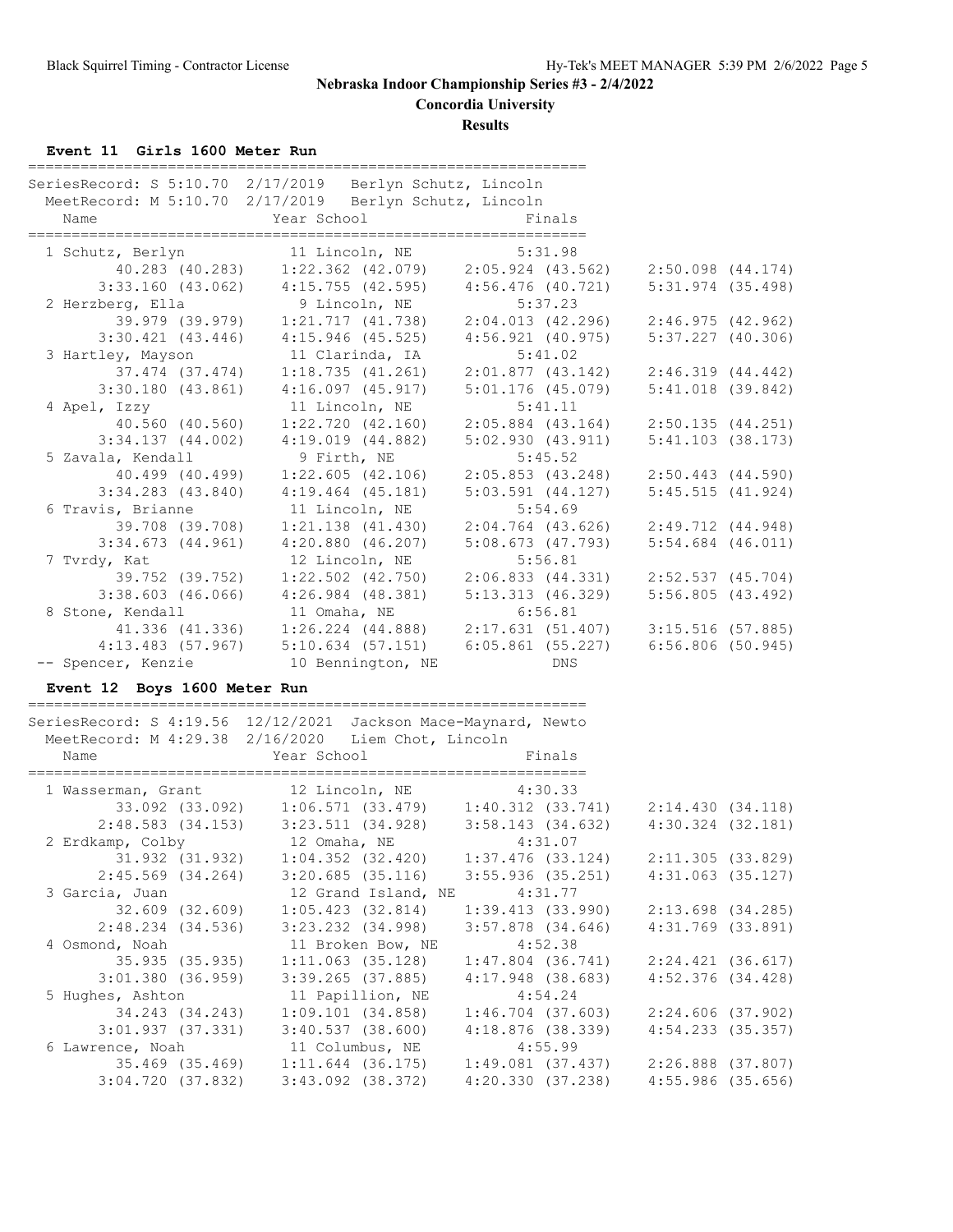**Concordia University**

**Results**

# **....Event 12 Boys 1600 Meter Run**

| 7 Bitker, Josiah            | 8 Lincoln, NE                           | 4:58.17                      |                       |
|-----------------------------|-----------------------------------------|------------------------------|-----------------------|
|                             | 34.965 (34.965) 1:11.468 (36.503)       | 1:48.857 (37.389)            | 2:26.873 (38.016)     |
|                             | $3:05.011$ (38.138) $3:44.323$ (39.312) | $4:22.478$ (38.155)          | $4:58.162$ (35.684)   |
| 8 Hanson, Tyler             | 10 Axtell, NE                           | 4:58.99                      |                       |
| 36.553 (36.553)             | 1:12.095(35.542)                        | 1:49.495(37.400)             | $2:27.603$ (38.108)   |
| 3:05.597(37.994)            | 3:44.826 (39.229)                       | 4:23.328 (38.502)            | $4:58.982$ $(35.654)$ |
| 9 O'Grady, Calin            | 9 Blair, NE                             | 4:59.26                      |                       |
| 33.889 (33.889)             | 1:08.837(34.948)                        | $1:46.074$ (37.237)          | $2:22.781$ (36.707)   |
| $3:01.455$ (38.674)         | $3:40.172$ $(38.717)$                   | $4:20.052$ (39.880)          | $4:59.254$ (39.202)   |
| 10 Franzen, Brady           | 11 Lincoln, NE                          | 5:00.43                      |                       |
| 35.571 (35.571)             | $1:11.658$ (36.087)                     | 1:49.206 (37.548)            | $2:27.139$ (37.933)   |
| 3:05.203 (38.064)           | 3:44.611(39.408)                        | $4:22.773$ (38.162)          | $5:00.429$ (37.656)   |
| 11 Miles, Jarrett           | 10 North Platte, NE 5:00.67             |                              |                       |
| 33.566 (33.566)             | $1:08.685$ (35.119)                     | 1:46.512 (37.827)            | $2:24.994$ (38.482)   |
| 3:04.464 (39.470)           | 3:44.359 (39.895)                       | 4:23.121 (38.762)            | $5:00.662$ $(37.541)$ |
| 12 Maxfield, Jaedon         | 12 Lincoln, NE                          | 5:11.52                      |                       |
| 35.115 (35.115)             | 1:11.575(36.460)                        | 1:49.685 (38.110)            | 2:29.313 (39.628)     |
| 3:10.556(41.243)            | $3:52.659$ $(42.103)$                   | $4:33.752$ $(41.093)$        | 5:11.513(37.761)      |
| 13 Woosley, Zachary         | 10 Lincoln, NE                          | 5:28.70                      |                       |
| 37.417 (37.417)             | $1:16.468$ (39.051)                     | 1:58.030(41.562)             | $2:40.068$ $(42.038)$ |
| $3:22.172$ (42.104)         | $4:04.197$ $(42.025)$                   | $4:46.524$ $(42.327)$        | 5:28.695(42.171)      |
| 14 Larson, Jacob            | 11 Kearney, NE                          | 6:03.45                      |                       |
|                             |                                         | 1:49.963 (37.833)            | 2:33.819 (43.856)     |
|                             | $3:25.571$ (51.752) $4:21.724$ (56.153) | 5:15.778 (54.054)            | $6:03.447$ $(47.669)$ |
| -- Kugler, Ryan 9 Omaha, NE |                                         | <b>EXAMPLE STATE DISPONS</b> |                       |
| -- Hartley, Mayson          | 11 Clarinda, IA                         | <b>SCR</b>                   |                       |

# **Event 13 Girls Long Jump**

================================================================

| Name                                                                | SeriesRecord: S 18-09.50 12/9/2018 Madison Smith, Lexington<br>MeetRecord: M 18-08.50 2/17/2019 Madison Smith, Lexington<br>Year School | Finals       |
|---------------------------------------------------------------------|-----------------------------------------------------------------------------------------------------------------------------------------|--------------|
| 17-03.50 16-08 16-11.50 16-10                                       | 1 Fields, Joanna 12 Valparaiso, IN                                                                                                      | $17 - 03.50$ |
| 2 Dunning, Hannah (11 Doniphan, NE<br>16-03 16-09.25 16-09 17-00.75 |                                                                                                                                         | $17 - 00.75$ |
| 3 Davis, Kyla<br>15-02 FOUL 16-02 16-03.75                          | 12 Bennet, NE                                                                                                                           | $16 - 03.75$ |
| 4 Ericson, Alexa                                                    | 12 Omaha, NE<br>14-00.25 13-11.50 13-01.50 13-11.25                                                                                     | $14 - 00.25$ |
| 5 Eschiti, Lena<br>13-00.50 12-04.25 12-11.25 13-03.75              | 10 Wilber, NE                                                                                                                           | $13 - 03.75$ |
| -- Pribyl, Kaylee                                                   | 11 Western, NE                                                                                                                          | <b>DNS</b>   |
| -- Bumgarner, Iris 11 Lincoln, NE                                   |                                                                                                                                         | DNS          |
| -- Turner, Kamerin                                                  | 10 Omaha, NE                                                                                                                            | <b>DNS</b>   |
| -- Gardner, Ella                                                    | 11 Nora, NE                                                                                                                             | <b>SCR</b>   |
| Event 14 Boys Long Jump                                             |                                                                                                                                         |              |
|                                                                     | SeriesRecord: S 23-04.50 12/12/2021 Jaylen Lloyd, Omaha                                                                                 |              |
|                                                                     | MeetRecord: M 21-10.75 2/17/2019 Austin Schneider, Wahoo                                                                                |              |
| Name                                                                | Year School                                                                                                                             | Finals       |

================================================================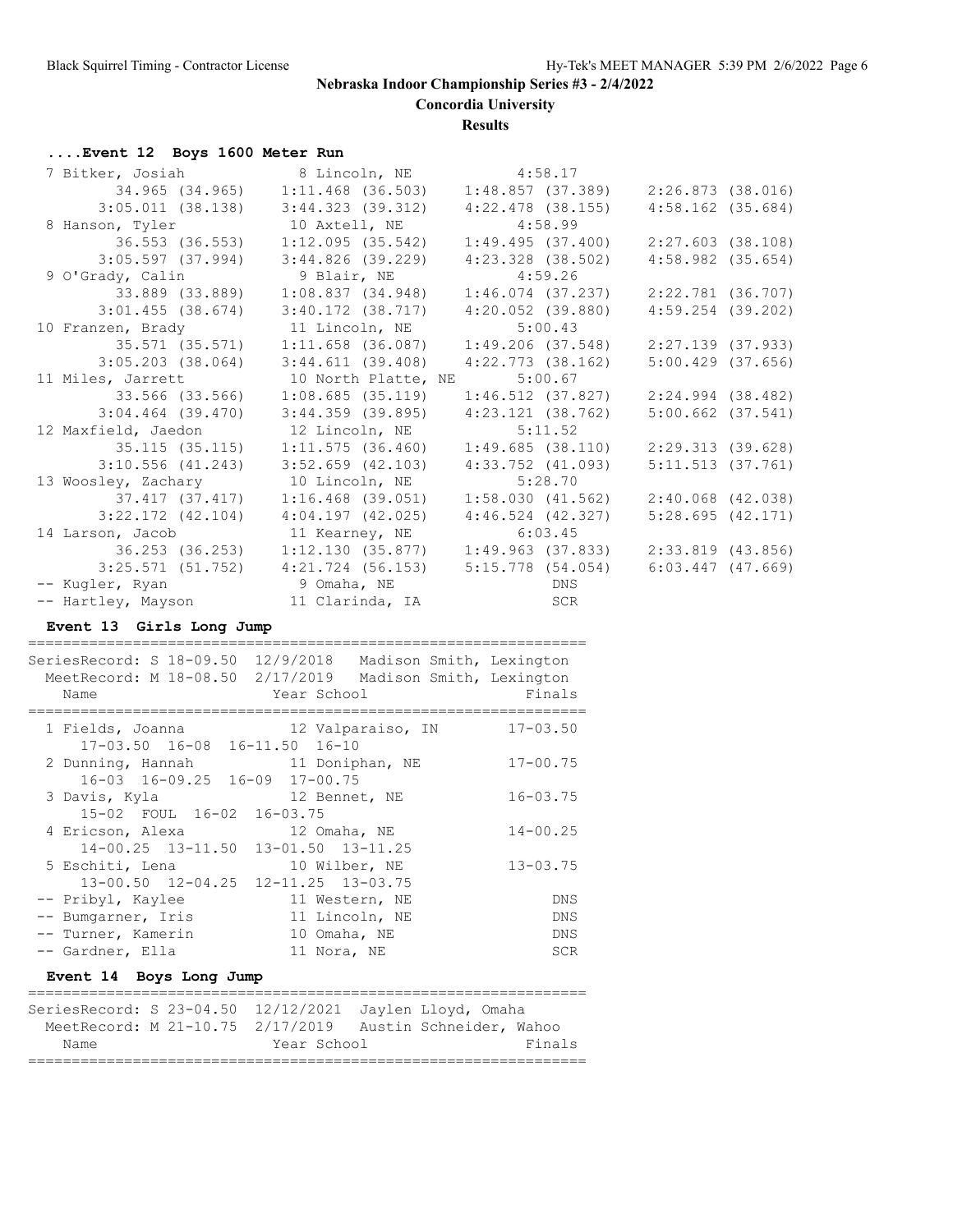**Concordia University**

**Results**

===========================

| Event 14 Boys Long Jump                                                        |              |
|--------------------------------------------------------------------------------|--------------|
| 1 Grosserode, Reece 10 Lincoln, NE<br>$22-09$ $21-07.50$ $21-00.50$ $22-03.75$ | 22-09.00M    |
| 2 DeFrand, Donald 10 Lincoln, NE<br>$20-05.25$ 19-04.25 20-02.75 20-02.25      | $20 - 05.25$ |
| 3 Lakamp, Paul 11 Denton, NE<br>19-05 20-01 FOUL 19-11                         | $20 - 01.00$ |
| 4 Willey, Michael 11 Crete, NE<br>19-06.25 19-08.50 FOUL 18-09.25              | $19 - 08.50$ |
| 5 Fox, Zach<br>11 Wahoo, NE<br>19-07.25 17-07.50 16-10.25 17-10                | $19 - 07.25$ |
| 6 Goodwin, Dalton 12 Lincoln, NE                                               | $18 - 08.00$ |
| FOUL FOUL FOUL 18-08<br>7 Diamond, Carter 10 Unattached                        | $18 - 07.50$ |
| FOUL 18-04.75 18-07.50 17-06<br>8 Brooks, Caden 10 Seward, NE                  | $18 - 06.00$ |
| 18-02.50 18-06 17-05.75 18-04.25<br>-- Swartz, Kamdyn<br>12 Malmo, NE          | DNS          |
| -- Dingman, Ty<br>11 Omaha, NE                                                 | DNS          |

## **Event 15 Girls Triple Jump**

| SeriesRecord: S 36-07.75 12/12/2021 Lilee Kaasch, Omaha<br>MeetRecord: M 32-06 2/16/2020 Gemma Seevers, Seward<br>Year School<br>Name | Finals        |
|---------------------------------------------------------------------------------------------------------------------------------------|---------------|
| 1 Davis, Kyla<br>12 Bennet, NE<br>34-11.25 34-06 35-06.25 FOUL                                                                        | $35 - 06.25M$ |
| 2 Miles, Hayley<br>12 North Platte, NE<br>FOUL 33-10.25 34-02.50 33-06.50                                                             | $34 - 02.50M$ |
| 3 Ericson, Alexa<br>12 Omaha, NE<br>29-06 FOUL 29-04.75 29-08.75                                                                      | $29 - 08.75$  |
| 10 Wilber, NE<br>-- Eschiti, Lena<br>FOUL FOUL FOUL<br>FOUL                                                                           | FOUL          |
| -- Backora, Kendall<br>12 Elkhorn, NE<br>FOUL FOUL FOUL FOUL                                                                          | FOUL          |

# **Event 16 Boys Triple Jump**

| SeriesRecord: S 47-02.75 12/12/2021<br>MeetRecord: M 42-05 2/16/2020<br>Name | Jaylen Lloyd, Omaha<br>Kaden Ros, North Platte<br>Year School | Finals        |
|------------------------------------------------------------------------------|---------------------------------------------------------------|---------------|
| 1 Grosserode, Reece                                                          | 10 Lincoln, NE<br>46-02.50 43-08 45-04.50 45-05               | $46 - 02.50M$ |
| 2 Goodwin, Dalton<br>FOUL 38-02.50                                           | 12 Lincoln, NE<br>FOUL<br>FOUL                                | $38 - 02.50$  |
| 3 Taffa, KJ                                                                  | 10 Bennington, NE                                             | $36 - 00.25$  |
| FOUL 35-04.50 FOUL 36-00.25<br>-- Gentry, Charlie                            | 10 Grand Island, NE                                           | DN S          |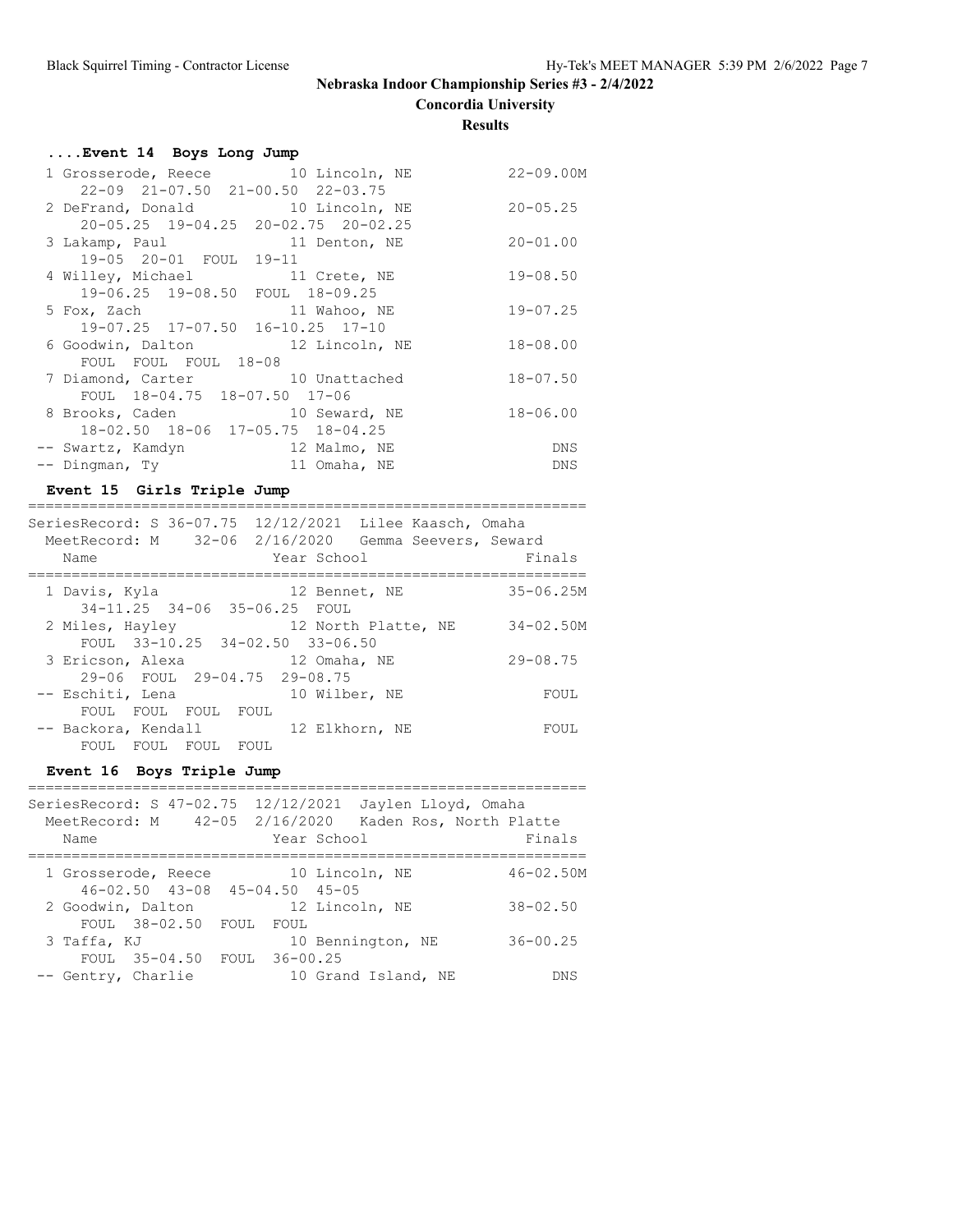**Concordia University**

**Results**

**Event 17 Girls High Jump**

| SeriesRecord: S 5-04 2/9/2019<br>MeetRecord: M 5-03 2/16/2020<br>Name          |           |     | Makenzie Hooton, Kansas City,<br>Makenzie Hooton, Kansas City,<br>Year School | Finals      |
|--------------------------------------------------------------------------------|-----------|-----|-------------------------------------------------------------------------------|-------------|
| 1 Terwilliger, Tatum 11 Lincoln, NE<br>$4-00$ $4-02$ $4-04$ $4-06$ $4-08$<br>P | $P$ $P$ 0 | XXX |                                                                               | $4 - 06.00$ |
| 2 Barry, Cayce<br>$4 - 00$ $4 - 02$ $4 - 04$<br>Ω                              | XXX       |     | 10 Superior, NE                                                               | $4 - 02.00$ |

## **Event 18 Boys High Jump**

| SeriesRecord: S 6-09 2/9/2020 Reid Nelson, Omaha<br>MeetRecord: M 6-04 2/17/2019<br>Name | Brayden Sorensen, Kearney<br>Year School | Finals      |
|------------------------------------------------------------------------------------------|------------------------------------------|-------------|
|                                                                                          |                                          |             |
| 1 Shepard, Evan                                                                          | 12 Ashland, NE                           | $5 - 10.00$ |
| $5 - 06$ $5 - 08$ $5 - 10$ $6 - 01$                                                      |                                          |             |
| O XO XXX<br>$\bigcirc$                                                                   |                                          |             |
| 2 Lakamp, Paul                                                                           | 11 Denton, NE                            | $5 - 08.00$ |
| $5 - 06$ $5 - 08$ $5 - 10$                                                               |                                          |             |
| XO XXX<br>$\Omega$                                                                       |                                          |             |
| -- Kreisel, Brooks                                                                       | 11 Concordia, MO                         | <b>DNS</b>  |
| -- Dunaski, Matthew                                                                      | 12 Lincoln, NE                           | <b>DNS</b>  |

## **Event 19 Girls Pole Vault**

|                                      |             |  |                                  |                                            | SeriesRecord: S 12-06 2/16/2020 Rachel Homoly, Kansas City, M                    |              |
|--------------------------------------|-------------|--|----------------------------------|--------------------------------------------|----------------------------------------------------------------------------------|--------------|
|                                      |             |  |                                  |                                            | MeetRecord: M 12-06 2/16/2020 Rachel Homoly, Kansas City, M                      |              |
| Name<br>============================ |             |  |                                  |                                            | <b>Example 2</b> Year School <b>Example 2</b> Finals<br>------------------------ |              |
|                                      |             |  |                                  |                                            | 1 Bishop, Savannah 12 Omaha, NE 10-06.00                                         |              |
|                                      |             |  |                                  | 7-06 8-00 8-06 9-00 9-06 10-00 10-06 11-00 |                                                                                  |              |
|                                      |             |  |                                  | P P P P O O O XXX                          |                                                                                  |              |
|                                      |             |  |                                  |                                            | 2 Kimpson, Maria (12 Papillion, NE 110-06.00                                     |              |
|                                      |             |  |                                  | 7-06 8-00 8-06 9-00 9-06 10-00 10-06 11-00 |                                                                                  |              |
|                                      |             |  |                                  | P P P O O O XXO XXX                        |                                                                                  |              |
| 3 Rempel, Sadie 11 Nelson, NE        |             |  |                                  |                                            |                                                                                  | $10 - 00.00$ |
|                                      |             |  |                                  | 7-06 8-00 8-06 9-00 9-06 10-00 10-06       |                                                                                  |              |
|                                      |             |  |                                  | P O XO O XO XO XXX                         |                                                                                  |              |
| 4 Campos, Samantha 6 Lincoln, NE     |             |  |                                  |                                            |                                                                                  | $9 - 06.00$  |
|                                      |             |  | $7-06$ 8-00 8-06 9-00 9-06 10-00 |                                            |                                                                                  |              |
|                                      |             |  | P P P O O XXX                    |                                            |                                                                                  |              |
| 5 Dutoit, Allyson 10 Elkhorn, NE     |             |  |                                  |                                            |                                                                                  | $J9 - 06.00$ |
|                                      |             |  | $7-06$ 8-00 8-06 9-00 9-06 10-00 |                                            |                                                                                  |              |
|                                      |             |  | P XO O O XO XXX                  |                                            |                                                                                  |              |
| 6 Dalton, Vivian Mattached           |             |  |                                  |                                            |                                                                                  | $8 - 06.00$  |
| $7 - 068 - 008 - 069 - 00$           |             |  |                                  |                                            |                                                                                  |              |
|                                      | O XXO O XXX |  |                                  |                                            |                                                                                  |              |
| -- Watermeier, Hailey 11 Lincoln, NE |             |  |                                  |                                            |                                                                                  | NH           |
|                                      |             |  |                                  | 7-06 8-00 8-06 9-00 9-06 10-00 10-06       |                                                                                  |              |
|                                      |             |  | P P P P P P                      | XXX                                        |                                                                                  |              |
| -- Pribyl, Kaylee 11 Western, NE     |             |  |                                  |                                            |                                                                                  | DNS          |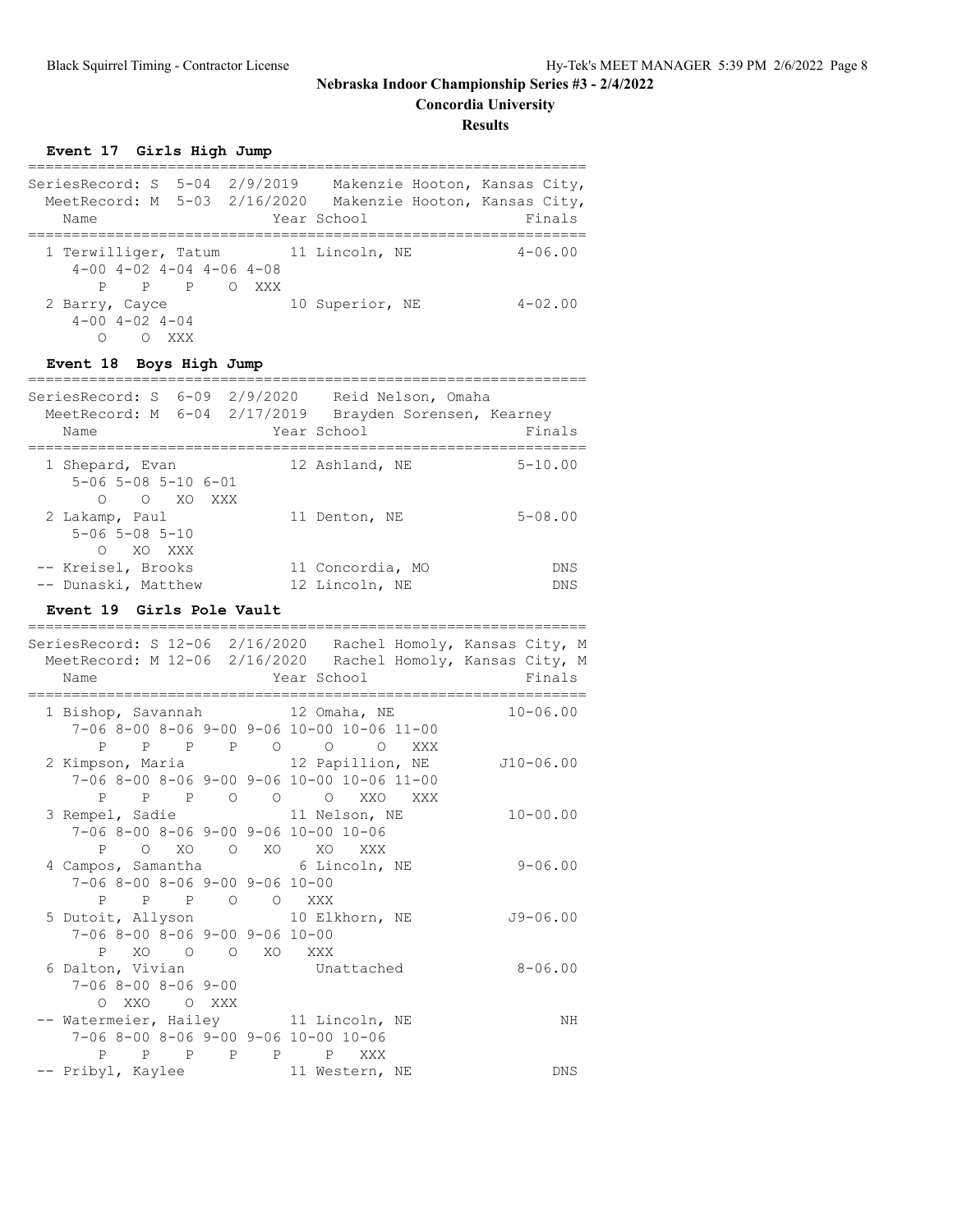**Concordia University**

**Results**

**Event 20 Boys Pole Vault**

| SeriesRecord: S 15-00 2/16/2020 Jakob Freidel, Centralia, MO | MeetRecord: M 15-00 2/16/2020 Jakob Freidel, Centralia, MO            |
|--------------------------------------------------------------|-----------------------------------------------------------------------|
| Year School<br>Name                                          | Finals                                                                |
|                                                              |                                                                       |
|                                                              | 1 Witulski, Preston 12 Beatrice, NE 14-00.00                          |
|                                                              | 9-00 9-06 10-00 10-06 11-00 11-06 12-00 12-06 13-00 13-06 14-00 14-06 |
|                                                              | P P P P P P P P O O XXO<br>XXX                                        |
|                                                              | 2 Lampert, Paul 12 Omaha, NE 13-06.00                                 |
|                                                              | 9-00 9-06 10-00 10-06 11-00 11-06 12-00 12-06 13-00 13-06 14-00       |
|                                                              | P P P P P P P P P P O XXX                                             |
|                                                              | 3 Vanicek, Zach 11 Omaha, NE 12-06.00                                 |
|                                                              | 9-00 9-06 10-00 10-06 11-00 11-06 12-00 12-06 13-00                   |
|                                                              | P P XO XO O XO O O XXX                                                |
|                                                              | 4 Kearn, Spencer Kearney, NE 11-06.00                                 |
| 9-00 9-06 10-00 10-06 11-00 11-06 12-00                      |                                                                       |
| P O O O XXO XXO XXX                                          |                                                                       |
|                                                              | 5 Jacobson, Jax 11 Oakland, NE 11-00.00                               |
| 9-00 9-06 10-00 10-06 11-00 11-06                            |                                                                       |
| P P P O O XXX                                                |                                                                       |
|                                                              | 5 Morris, Clayton 12 Superior, NE 11-00.00                            |
| 9-00 9-06 10-00 10-06 11-00 11-06                            |                                                                       |
| P P O O O XXX                                                |                                                                       |
|                                                              |                                                                       |
| 9-00 9-06 10-00 10-06 11-00 11-06                            |                                                                       |
| P P O XO O XXX                                               |                                                                       |
|                                                              | 8 Sherwood, Chase 12 Beemer, NE 9-06.00                               |
| $9 - 00$ $9 - 06$ $10 - 00$                                  |                                                                       |
| P XO XXX                                                     |                                                                       |
| 8 Bowen, Ben                                                 | 10 La Vista, NE 9-06.00                                               |
| $9 - 00$ $9 - 06$ $10 - 00$                                  |                                                                       |
| O XO XXX                                                     |                                                                       |
| -- O'Grady, Calin 9 Blair, NE                                | <b>DNS</b>                                                            |
|                                                              |                                                                       |

# **Event 21 Girls Shot Put**

| SeriesRecord: S 39-00 1/23/2022                                                         | Kinsley Ragland, Lincoln<br>MeetRecord: M 37-06.75 2/17/2019 Addison Barrow, Lincoln |
|-----------------------------------------------------------------------------------------|--------------------------------------------------------------------------------------|
| Name                                                                                    | Finals<br>Year School                                                                |
| 1 Ragland, Kinsley 12 Lincoln, NE                                                       | $39 - 05.00S$                                                                        |
| 39-05 38-11 38-06 35-01<br>2 Berglund, Emmily 11 Shelton, NE<br>33-10 34-07 35-00 36-09 | $36 - 09.00$                                                                         |
| 3 Osterhaus, Kate 12 Firth, NE<br>$33 - 04$ $33 - 02$ $34 - 05$ $33 - 09$               | $34 - 05.00$                                                                         |
| 4 Ashcraft, Darcee 11 Holton, KS<br>$33-10$ $31-09$ $32-11$ $32-02$                     | $33 - 10.00$                                                                         |
| 5 Swartz, Kaysha (11 Malmo, NE<br>33-04 33-07 32-10 33-02                               | $33 - 07.00$                                                                         |
| 6 Kolle, Carissa<br>$29-09$ $31-07$ $33-07$ $32-03$                                     | $J33 - 07.00$<br>10 Linn, KS                                                         |
| 7 Covington, Cortney 12 Lincoln, NE                                                     | $33 - 06.00$                                                                         |
| 29-04 33-06 28-04 32-00<br>8 Hart, Jadyn<br>$32 - 00$ $30 - 10$ $32 - 08$ $31 - 02$     | $32 - 08.00$<br>11 Luverne, MN                                                       |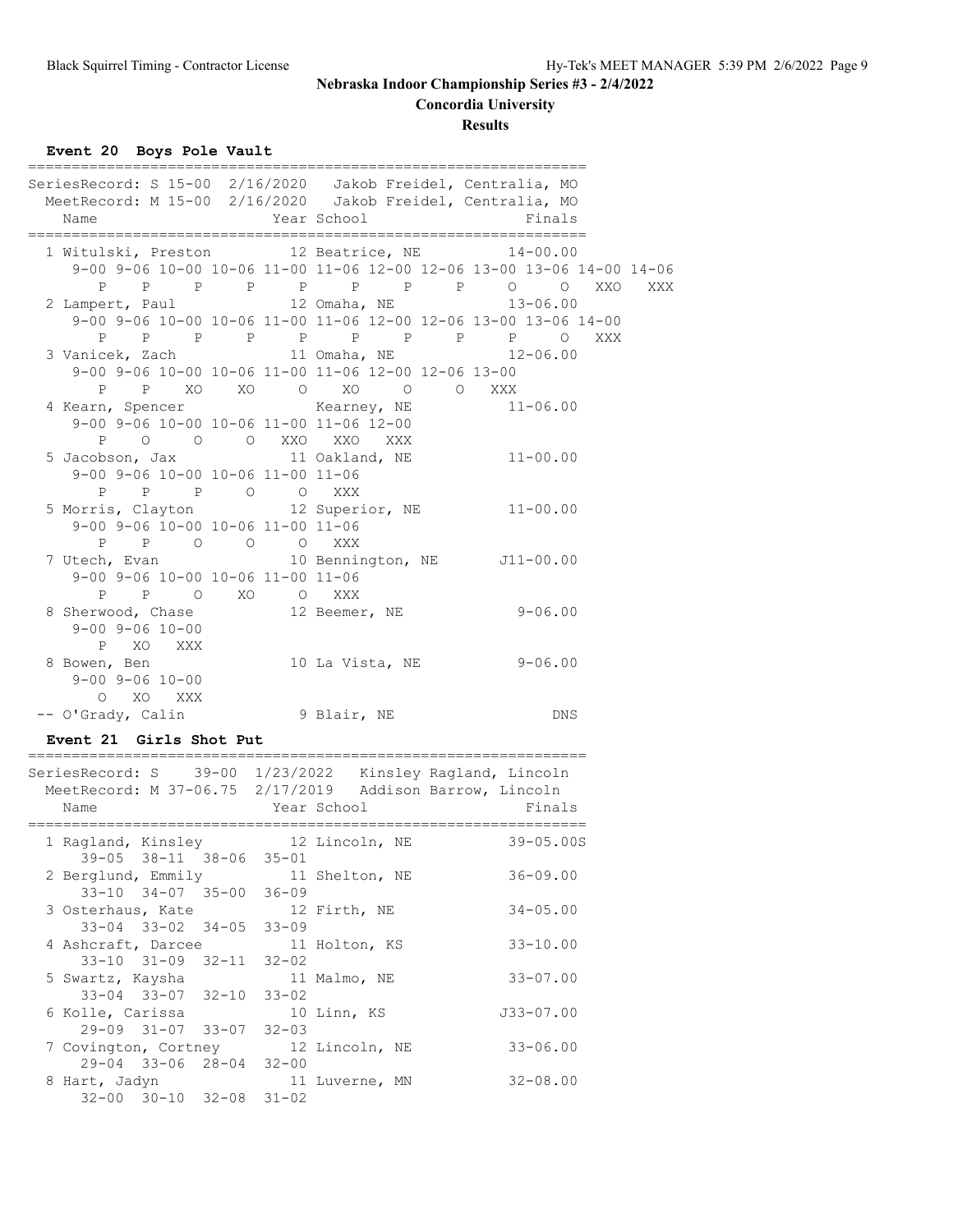**Concordia University**

================================================================

## **Results**

| Event 21 Girls Shot Put         |                                   |
|---------------------------------|-----------------------------------|
| 9 Dierks, Ashley                | 10 Bennington, NE<br>$32 - 04.00$ |
| $31-11$ $32-04$ $30-11$ $29-04$ |                                   |
| -- Dimmitt, Haylee              | 9 Stapleton, NE<br>DNS            |
| -- Sinn, Aliyah                 | <b>SCR</b><br>KS, KS              |
| -- Gardner, Mia                 | 9 Nora, NE<br><b>SCR</b>          |

#### **Event 22 Boys Shot Put**

#### ================================================================

| SeriesRecord: S 59-07.50 2/17/2019 Kevin Shubert, Omaha |                    |              |
|---------------------------------------------------------|--------------------|--------------|
| MeetRecord: M 59-07.50 2/17/2019 Kevin Shubert, Omaha   |                    |              |
| Name                                                    | Year School Finals |              |
| 1 Griffith, Gage 12 Phillips, NE 57-07.00               |                    |              |
| FOUL 54-06 57-07 55-03                                  |                    |              |
| 2 Cappos, Sam 11 Lincoln, NE 55-03.00                   |                    |              |
| 55-03 FOUL FOUL FOUL                                    |                    |              |
| 3 Kieny, Joe 12 Omaha, NE                               |                    | $54 - 05.00$ |
| FOUL 48-02 54-05 FOUL                                   |                    |              |
| 4 Shaw, Jordan 12 Kearney, NE                           |                    | $52 - 08.00$ |
| 49-09 52-08 52-04 52-07                                 |                    |              |
| 5 Nelson, Anthony 12 Tracy, MN                          |                    | $52 - 02.00$ |
| 43-03 52-02 51-08 48-08                                 |                    |              |
| 6 Laughlin, Tyler 11 Shenandoah, IA                     |                    | $47 - 04.00$ |
| 45-05 FOUL 47-04 FOUL                                   |                    |              |
| 7 Fee, Josh 12 Omaha, NE                                |                    | $45 - 09.00$ |
| 39-06 43-01 44-04 45-09                                 |                    |              |
| 8 Dimmitt, Tad 11 Stapleton, NE                         |                    | $44 - 08.00$ |
| FOUL 44-08 FOUL 44-03                                   |                    |              |
| 9 Schmitz, Andrew 12 Papillion, NE                      |                    | $44 - 02.00$ |
| FOUL FOUL FOUL 44-02                                    |                    |              |
| 10 Brown, Isaiah 10 Omaha, NE                           |                    | $33 - 11.00$ |
| FOUL 32-08 33-11 FOUL                                   |                    |              |
| -- Wilson, Tyler 12 Papillion, NE                       |                    | DNS          |

## **Event 23 Girls Weight Throw**

| MeetRecord: M 28-09 2/16/2020<br>Name      |  | SeriesRecord: S 36-04 1/23/2022 Kinsley Ragland, Lincoln<br>Madalyn Viger, Seward<br>Year School | Finals                   |
|--------------------------------------------|--|--------------------------------------------------------------------------------------------------|--------------------------|
| 1 Kolle, Carissa<br>32-02 29-06 33-09 FOUL |  | 10 Linn, KS                                                                                      | $33 - 09.00M$            |
| FOUL 30-08 FOUL 31-08                      |  | 2 Dierks, Ashley 10 Bennington, NE                                                               | $31 - 08.00M$            |
| 3 Hart, Jadyn<br>FOUL 27-04 29-00 27-06    |  | 11 Luverne, MN                                                                                   | $29 - 00.00M$            |
| 20-05 25-03 FOUL 20-06                     |  | 4 Hiesterman, Kassidy 12 Bellwood, NE                                                            | $25 - 03.00$             |
| -- Dimmitt, Haylee<br>-- Sinn, Aliyah      |  | 9 Stapleton, NE<br>KS, KS                                                                        | <b>DNS</b><br><b>SCR</b> |